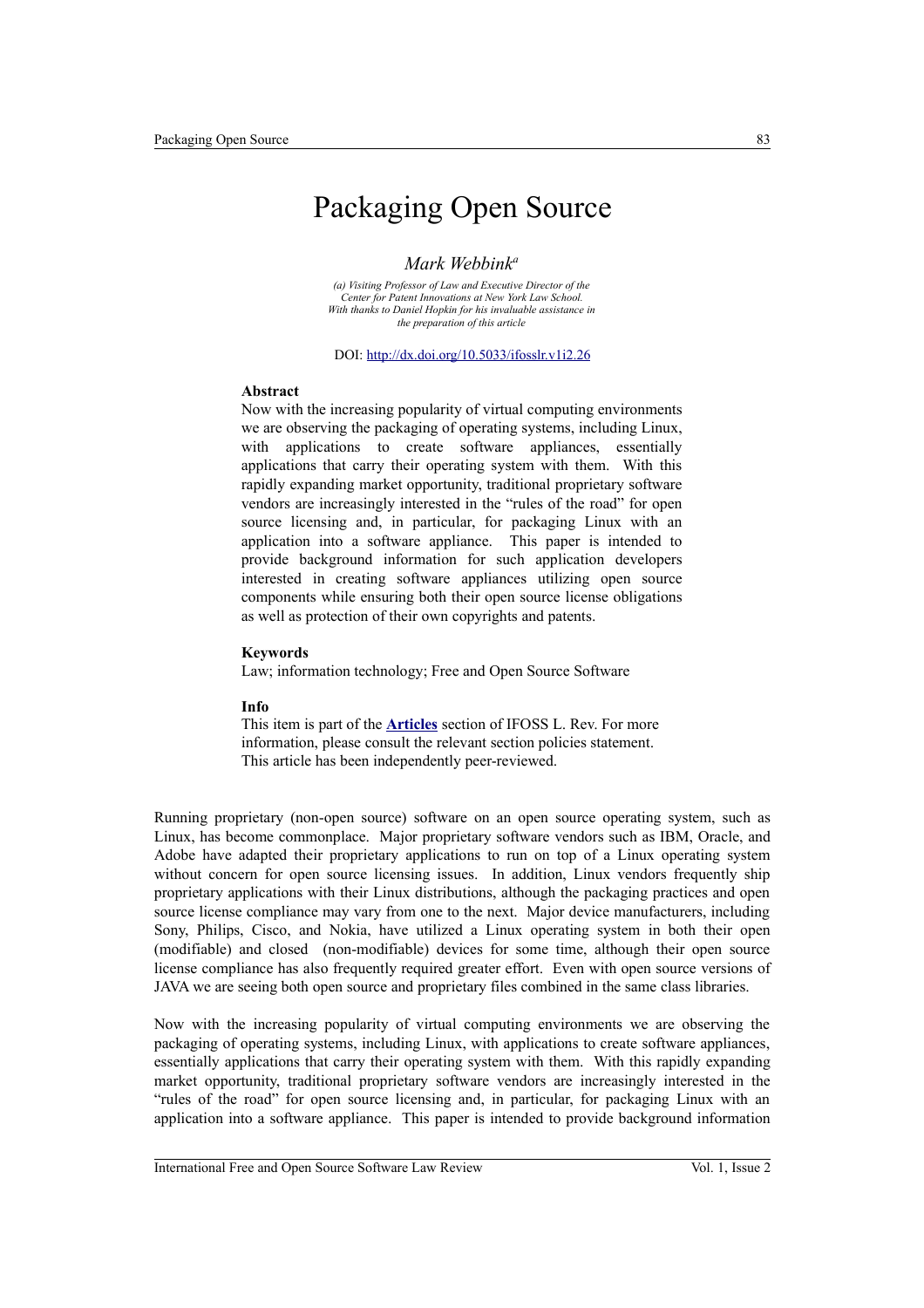for such application developers interested in creating software appliances utilizing open source components while ensuring both their open source license obligations as well as protection of their own copyrights and patents.

The paper will first review the copyright, patent, and key license provisions that arise in an open source context. The paper will address the more commonplace packaging of open source applications within mainstream Linux distributions and the license compliance issues that arise. Next, the paper will examine alternative packaging models, including embedded devices, JAVA class libraries, and software appliances. Finally, the paper will suggest some best practices for software application developers to maximize their value and to minimize their risks.

### **Copyrights and Patents in the Software Context**

Under U.S. law any software will be automatically covered by copyright at the time it is developed unless the author expressly disclaims copyright protection or the code, for a variety of exceptional reasons, does not rise to the level of copyright protection. For our purposes, we will assume that most code is subject to copyright protection. Such copyright protection extends to both the source code and binary versions of the software, the latter being viewed much in the same light as a translation of a literary work.

There are three principal rights under copyright law that are held by the copyright holder in software: the right to copy the software, the right to modify the software, and the right to distribute the software. Under traditional proprietary models, the copyright holder elects not to share these rights with the party receiving a license in the software. Thus, under most proprietary software licensing models the end user has no right to copy the software (other than the statutory right to make a back-up copy of the software under 17 U.S. Code  $\S$  117). In addition, proprietary vendors commonly include restrictions on the decompiling or reverse engineering of the software (such restrictions being of limited scope with respect to such actions taken purely for the purpose of interoperability), thus barring the modification of the software. Finally, proprietary licenses will generally limit the redistribution of the software to the absolute transfer of the single copy covered by the license. As a consequence, packaging issues in the purely proprietary software context tend to be matters of negotiated contracts, not merely end user licenses.

By contrast, under open source licenses<sup>[1](#page-1-0)</sup> copyright holders share these rights to copy, modify, and redistribute, sometimes without restriction and sometimes with limited restrictions as to obligations arising upon redistribution. As a consequence, the licensee under an open source license will enjoy rights to modify, combine, copy, and redistribute software that they would not typically enjoy under a proprietary license. In this context the open source licensee must then be aware of treatment under copyright law of modified or combined software code.

U.S. copyright law addresses such modifications and combinations as, respectively, derivative works and compilations, which includes collective works. The formal definitions for these terms may be found in 17 U.S. Code § 101:

> A "derivative work" is a work based upon one or more preexisting works, such as a translation, musical arrangement, dramatization, fictionalization, motion picture version, sound recording, art reproduction, abridgment, condensation, or any other

<span id="page-1-0"></span>When referring to open source licenses in this paper, the author limits the reference to those licenses that have been certified as complying with the Open Source Definition as promulgated by the Open Source Initiative. That list of licenses may be found at [http://www.opensource.org.](http://www.opensource.org/) The one exception to this convention is the inclusion of the GNU General Public License, version 3, as an open source license.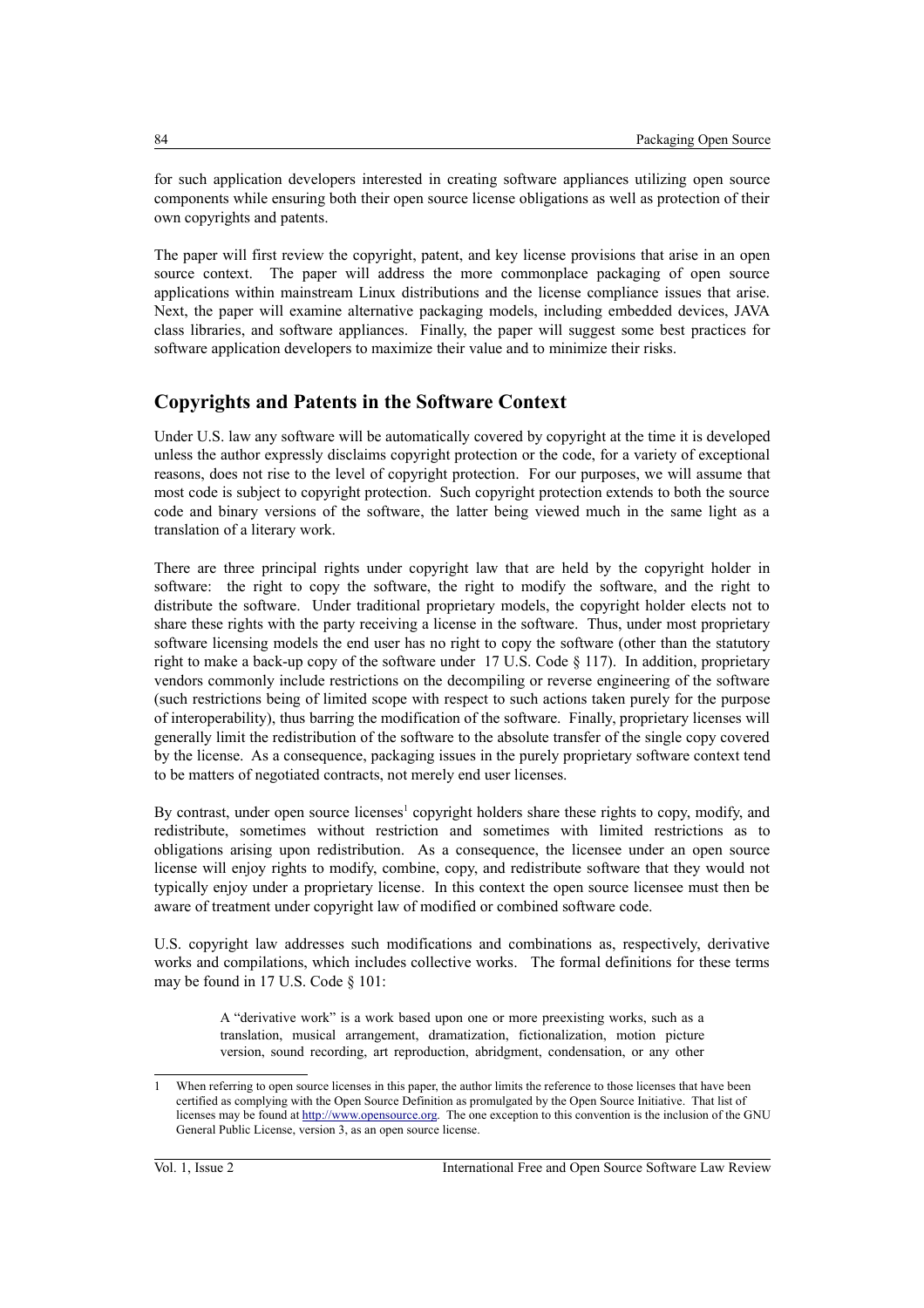form in which a work may be recast, transformed, or adapted. A work consisting of editorial revisions, annotations, elaborations, or other modifications which, as a whole, represent an original work of authorship, is a "derivative work".

A "collective work" is a work, such as a periodical issue, anthology, or encyclopedia, in which a number of contributions, constituting separate and independent works in themselves, are assembled into a collective whole.

A "compilation" is a work formed by the collection and assembling of preexisting materials or of data that are selected, coordinated, or arranged in such a way that the resulting work as a whole constitutes an original work of authorship. The term "compilation" includes collective works.

It is important to understand the distinctions between these three forms of works. The first distinction is between compilations and collective works. Note that all collective works are considered a form of compilation, but not all compilations are collective works. That said, the primary distinction between the two is that compilations may consist entirely of non-copyrightable materials, where as a collective work will contain only copyrightable material. This can be better visualized in non-software terms. If I have factual information, say the names of all of the people who live in a city and their addresses, that information is not inherently protectible by copyright, i.e, there is nothing unique in the expression of that information – it is what it is. However, if I organize that same information in a unique way, say by first names, that particular organization may be protectible as a compilation even though the data within the compilation is not inherently protectible by copyright. Compilations may also exist in a combination of copyrightable material and non-copyrightable material, e.g., a book containing court opinions (which are public information and in the public domain) which are organized and annotated to provide more useful information to persons wanting to understand the decision.

By contrast, collective works consist of separate and independent copyrightable materials that have been organized into a single work. The typical non-software examples are periodicals, anthologies, or encyclopedias. Although collective works are considered a subset of compilations, they actually have as much, if not more, in common with derivative works than they do with noncollective work compilations in that both derivative and collective works are based upon preexisting copyrightable works.

The key question is then where to draw the line between a work which is merely a collective work and a work that constitutes a derivative work. The treatise Nimmer on Copyright<sup>[2](#page-2-0)</sup> identifies the following distinction:

> A derivative work consists of a contribution of original material to a pre-existing work so as to recast, transform or adapt the pre-existing work. . . . A collective work will qualify for copyright by reason of the original effort expended in the process of compilation, even if no new matter is added.

In either case, the contributions required to produce a new work, whether a derivative or collective, must be more than minimal and meeting the standards for copyright protection.<sup>[3](#page-2-1)</sup> So what is the distinction between derivative works and collective works when it comes to software. The distinction largely arises in the number of underlying works involved. By definition a collective work consists of more than one underlying work while a derivative work consists of a

<span id="page-2-0"></span><sup>2</sup> Nimmer on Copyright, Lexis-Nexis 2010, release no. 72, §3.03[A]

<span id="page-2-1"></span><sup>3</sup> For a more thorough discussion of what constitutes sufficient originality to qualify for copyright protection, see Originality Requirements Under U.S. and E.U. Copyright Law, © 2007 Software Freedom Law Center found here: <http://www.softwarefreedom.org/resources/>

International Free and Open Source Software Law Review Vol. 1, Issue 2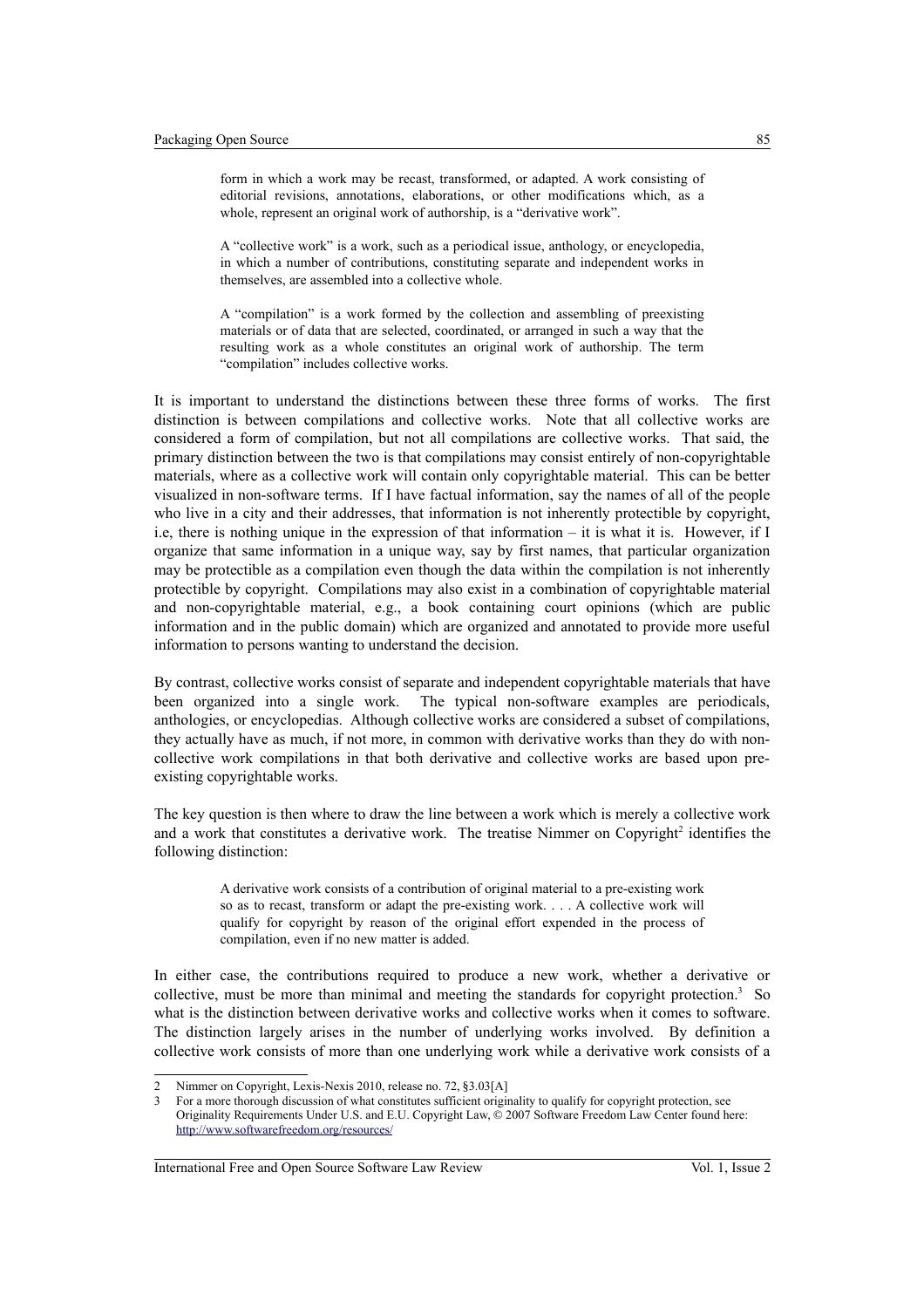single underlying work. But as with all such matters, there is a point at which this simple distinction no longer holds. When one underlying work is materially modified and so combined with a second work such that the combination of the two effectively takes on a singular identity in terms of use and perception, the combination has moved more closely to the definition of a derivative work. At the same time, a collective work may include one or more underlying works which are, themselves, derivative works of pre-existing works.

This distinction between derivative and collective works may more clearly be drawn in software when examining how two independent works relate to each other. Where two independent works are capable of sharing information, passing such information back and forth through published interfaces or by a temporary connection, such as a pipe, and not by a modification of one of the works by the other work, those works when combined in a single package would constitute a collective work but neither would likely be considered a derivative of the other. On the other hand, where one such application, when compiled at the same time as a second application, modifies the second application in such a way as to cause that second application to act in a unique manner with the first application, the combination would likely constitute a derivative work of the first program even though the two works, in their source code form, are separate and independent.

Finally, the copyright holder in the compilation holds a copyright only in the compiled work, not necessarily in any of its component parts (although it would be somewhat atypical for the copyright holder in a collective work to not have produced some new, separately copyrightable work, in producing the collective work). Thus, the copyright holder in a compilation or collective work must have permission from the copyright holder of each component part to include it in the compilation or collective work.

As we will see, some open source licenses address only derivative works and others address both derivative works and compilations/collective works. And, of course, whether a new work, which utilizes only some but not all of a pre-existing work, is a derivative work is a matter of statutory interpretation and case law. For our purposes in this paper, we will consider all works that incorporate some or all of the code of a pre-existing work to be derivative works.

At the same time, software code developed in or imported into the U.S. may be subject to patent protection under U.S. law. Such patents coverage is not defined by specific source or object code but, rather, by the claims set forth in the patent. Whether specific source or object code infringes a given patent depends on whether the structure and operation of that source code (i.e., the methods it employs) reads on the claims of the patent.

Such so-called "software patents" do not distinguish between code licensing models. As a consequence, both open source and proprietary software licensing models need to be concerned with software patents. The manner in which such licenses address the subject of software patents varies considerably. In this paper we will only concern ourselves with the manner in which various open source licenses address software patents.

## **Open Source Licenses – Derivative Works, Collective Works and Patents**

The Open Source Initiative lists 60 licenses that meet the OSI definition of open source. Although large in number, the differences among many of these licenses are relatively small. In fact, some are virtually identical but for their names, e.g., the Common Public License and the IBM Public License. All of these licenses cover the source code, and all permit the licensee to copy, modify,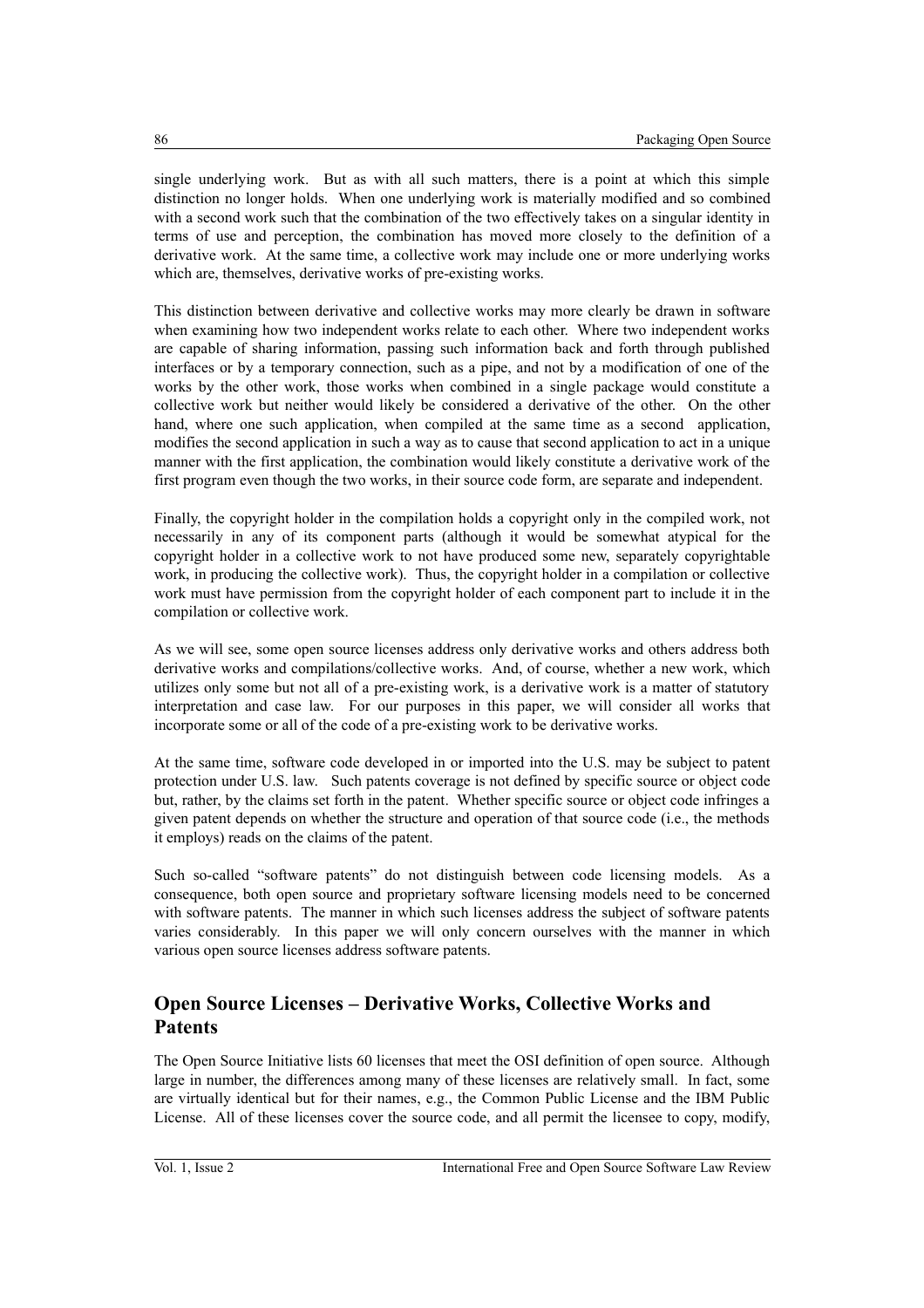and redistribute the code.

The simplest group of licenses are those that permit the exercise of the rights to copy, modify, and redistribute without limitation. These include the widely-used Berkeley Software Distribution (BSD) license, MIT license, and Apache Software License. Source code, and corresponding binaries, of software licensed under these licenses may be readily incorporated with other open source code or even into proprietary code without concern over license compatibility. That is the upside. The downside is that, in their brevity, these licenses do not address patents in any manner. One solution to this problem, as advanced by Intel, has been to combine the BSD with an express patent license, found here: http://infiniband.sourceforge.net/duallicense.htm.

Of the open source licenses that incorporate a restriction on redistribution, the most widely used are the GNU General Public License (both version 2 and version 3), the GNU Lesser General Public License (version 2), the Apache License version 2, Artistic License version 2, Common Public License, and Mozilla Public License version 1.1. Let us consider how each of these licenses addresses issues of derivative works, collective works, and patents. For our purposes we will consider any mere compilation that does not rise to the level of a collective work to be a nonissue.

#### **GNU General Public License, version 2**

("GPLv2" - http://www.opensource.org/licenses/gpl-license.php)

As with other open source licenses, GPLv2 permits licensees to make modifications of the work and to redistribute the work, either in its original form or as modified (GPLv2 refers to such derivative works as "works based on the Program") so long as the distributed work continues to be covered by this license (section 2 of the license). That aspect of GPLv2 is fairly well understood. But GPLv2 does not only address derivative works; it also addresses compilations in the form of collective works (which it refers to as "mere aggregations"). For compilations, or mere aggregations, GPLv2 does not apply or place limitations on the licenses pertinent to non-GPLv2 works included in the compilation. The same is not true for collective works. With respect to collective works, GPLv2 states in Section 2:

> These requirements apply to the modified work as a whole. If identifiable sections of that work are not derived from the Program, and can be reasonably considered independent and separate works in themselves, then this License, and its terms, do not apply to those sections when you distribute them as separate works. But when you distribute the same sections as part of a whole which is a work based on the Program, the distribution of the whole must be on the terms of this License, whose permissions for other licensees extend to the entire whole, and thus to each and every part regardless of who wrote it.

> Thus, it is not the intent of this section to claim rights or contest your rights to work written entirely by you; rather, the intent is to exercise the right to control the distribution of derivative or collective works based on the Program.

This language has been commonly misunderstood to mean that all works included in such a collective work are re-licensed under GPLv2, thus overriding their original license. That is not the case for two reasons: (1) it is not what the language says; and (2) the copyright holder of GPLv2 code has no legal right to impose a license change on the holders of the copyrights in the other code included in the collective work. What the GPLv2 licensor can, and does, say is, if you are going to include my work in a collective work, then the collective work must also be licensed under GPLv2. What that means is all works included in the collective work must either be under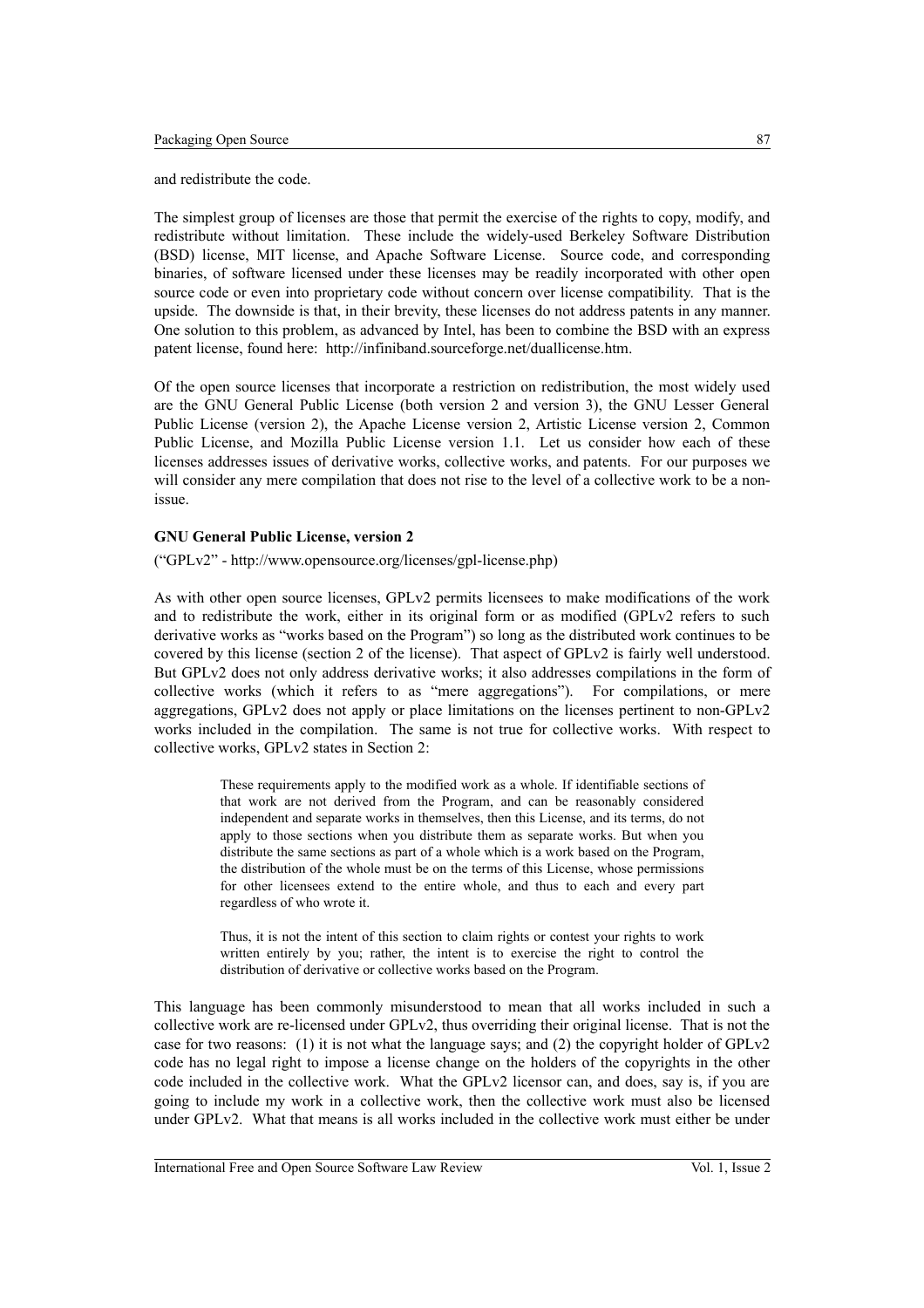$GPLv2$  or under a license that is compatible with  $GPLv2<sup>4</sup>$  $GPLv2<sup>4</sup>$  $GPLv2<sup>4</sup>$ . This concept of compatible licensing is manifested in the Section 2 phrase "whose permissions for other licensees extend to the entire whole." It doesn't say that GPLv2 is applied to each component, only that the permissions granted under GPLv2 (those being the permissions to copy, modify and redistribute in source code form) apply to each component.

Finally, GPLv2 does not include an express patent license grant. Rather, in Section 6 the GPLv2 makes clear that no other restrictions can be imposed on recipients, which would include any restriction arising from a patent held by the distributing party. In section 7 the GPLv2 makes clear that, if conditions are imposed on the distributing party that would interfere with the rights granted under the license, the distributing party is not to redistribute the software. These provisions have been construed as granting an implied license from a GPLv2 distributing party under any patent claims of that distributing party that read on GPLv2 code they distribute and preventing such a distributing party from entering into any form of license agreement with respect to patent rights that would not extend to all downstream recipients. GPLv2 does not prevent distributing parties from entering into other forms of agreements related to patents as evidenced by the Microsoft-Novell arrangement announced in the fall of 2006.

#### **GNU General Public License, version 3**

("GPLv3" - http://www.fsf.org/licensing/licenses/gpl.html)

While in most instances GPLv3 operates in the same manner as GPLv2, there are some important distinctions. As with GPLv2, GPLv3 addresses both derivative works and collective works with the following language from Section 0:

To "modify" a work means to copy from or adapt all or part of the work in a fashion requiring copyright permission, other than the making of an exact copy. The resulting work is called a "modified version" of the earlier work or a work "based on" the earlier work. A "covered work" means either the unmodified Program or a work based on the Program.

The language from Section 5(c) makes clear that all such derivative and collective works must be licensed under GPLv3:

> You must license the entire work, as a whole, under this License to anyone who comes into possession of a copy. This License will therefore apply, along with any applicable section 7 additional terms, to the whole of the work, and all its parts, regardless of how they are packaged. This License gives no permission to license the work in any other way, but it does not invalidate such permission if you have separately received it.

A key difference regarding collective works between this language and that of GPLv2 is that GPLv3 now states that it will apply to all parts of the collective work. Gone is the reference in GPLv2 to "permissions" which allowed GPLv2-compatible licenses to govern other parts. This is an important distinction that should not be lost.

GPLv3 deals with compilations in much the same manner as GPLv2 with the following provision in Section 5:

> A compilation of a covered work with other separate and independent works, which are not by their nature extensions of the covered work, and which are not combined

<span id="page-5-0"></span>See http://www.fsf.org/licensing/licenses/ for a list of GPL-compatible licenses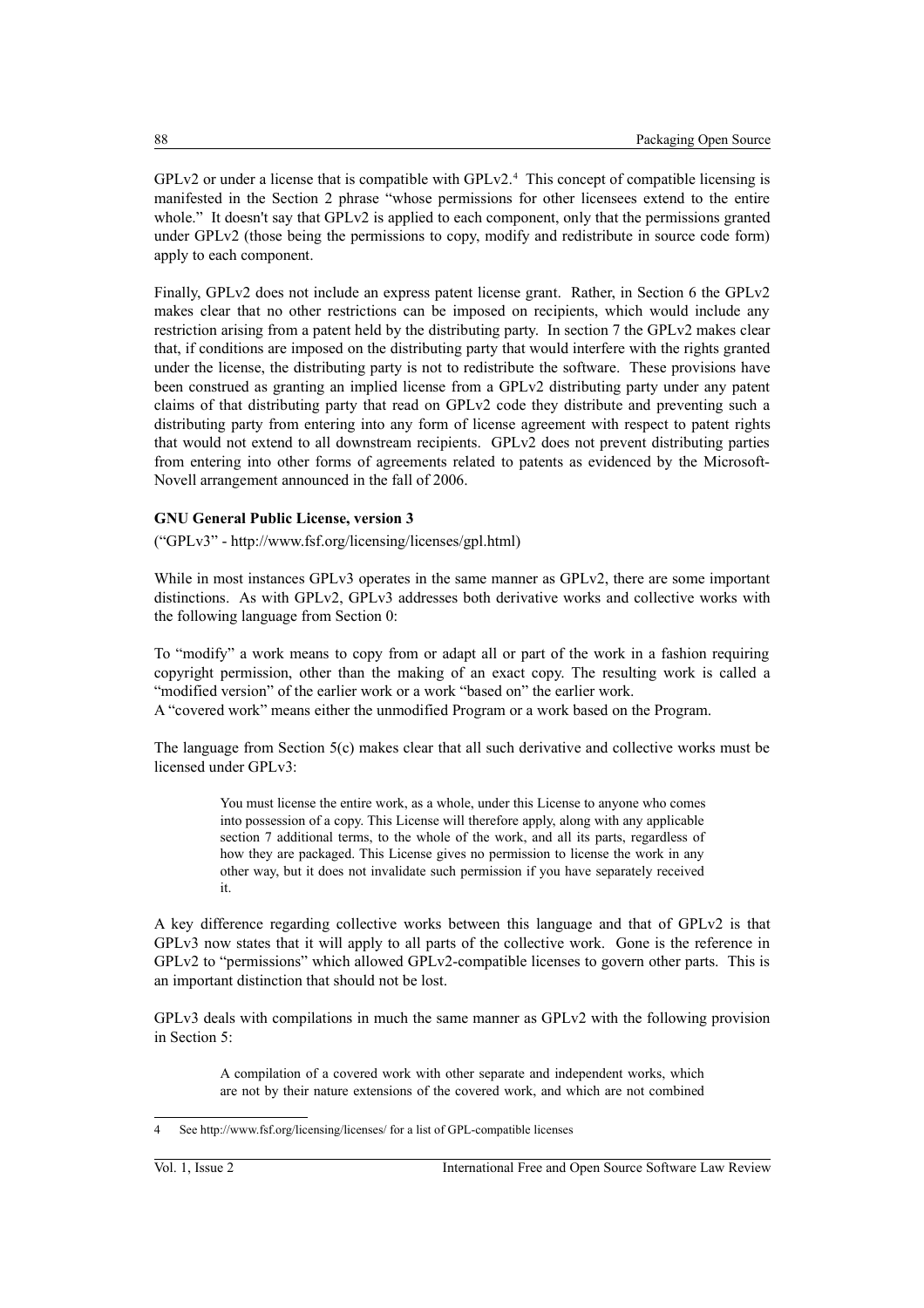with it such as to form a larger program, in or on a volume of a storage or distribution medium, is called an "aggregate" if the compilation and its resulting copyright are not used to limit the access or legal rights of the compilation's users beyond what the individual works permit. Inclusion of a covered work in an aggregate does not cause this License to apply to the other parts of the aggregate.

This language now provides a clear statement that distinguishes a compilation from a collective work and makes clear that works licensed under GPLv3 can be included in such compilations so long as nothing in the license for the compilation interferes with the operation of the GPLv3 license with respect to the code licensed under GPLv3.

Unlike GPLv2, GPLv3 contains an express patent license in Section 11. That license only applies if the licensor makes a modification to GPLv3 licensed code and then redistributes the code, at which point the license applies not only to the licensor's modification but to the entire modified work, whether merely a derivative work or a collective work. There continue to be restrictions in GPLv3 on patents licensed from third-parties that apply to the GPLv3-licensed work, and any party looking to redistribute a modified GPLv3-licensed work would be well advised to be familiar with these provisions.

#### **GNU Lesser General Public License, version 2.1**

("LGPLv2" - http://www.opensource.org/licenses/lgpl-license.php)

The LGPLv2 mirrors the GPLv2 in its application to derivative works, collective works, and compilations. The difference arises in Sections 5 and 6 of LGPLv2 where it permits the use of LGPLv2-licensed code (typically, libraries) with code licensed under a different license, including a proprietary license. The one limitation imposed on such combinations is that the licensor of the entire work (including both the non-LGPLv2 code and LGPLv2 code) must provide the licensee with the source code for the LGPLv2-licensed code and permit the licensee to make modifications in that code AND not prohibit the licensee from reverse engineering the non-LGPLv2 code included in the entire work solely for purpose of debugging the modifications to the LGPLv2 licensed code. This provision does not grant the licensee the right to copy, otherwise modify, or redistribute the non-LGPLv2 code included in the entire work.

LGPLv2 contains provisions in Sections 10 and 11 pertinent to patents that correspond with Sections 6 and 7 of GPLv2.

#### **Apache License, version 2**

(http://www.opensource.org/licenses/artistic-license-2.0.php)

The Apache License does not follow the same formula for derivative and collective works, but it still operates in much the same manner as the GPL. The Apache License uses the following definition:

> "Derivative Works" shall mean any work, whether in Source or Object form, that is based on (or derived from) the Work and for which the editorial revisions, annotations, elaborations, or other modifications represent, as a whole, an original work of authorship. For the purposes of this License, Derivative Works shall not include works that remain separable from, or merely link (or bind by name) to the interfaces of, the Work and Derivative Works thereof.

Note two things about this definition. A modification that does not rise to the level of an original work of authorship, i.e., it is not protectible by copyright, does not create a derivative work. Thus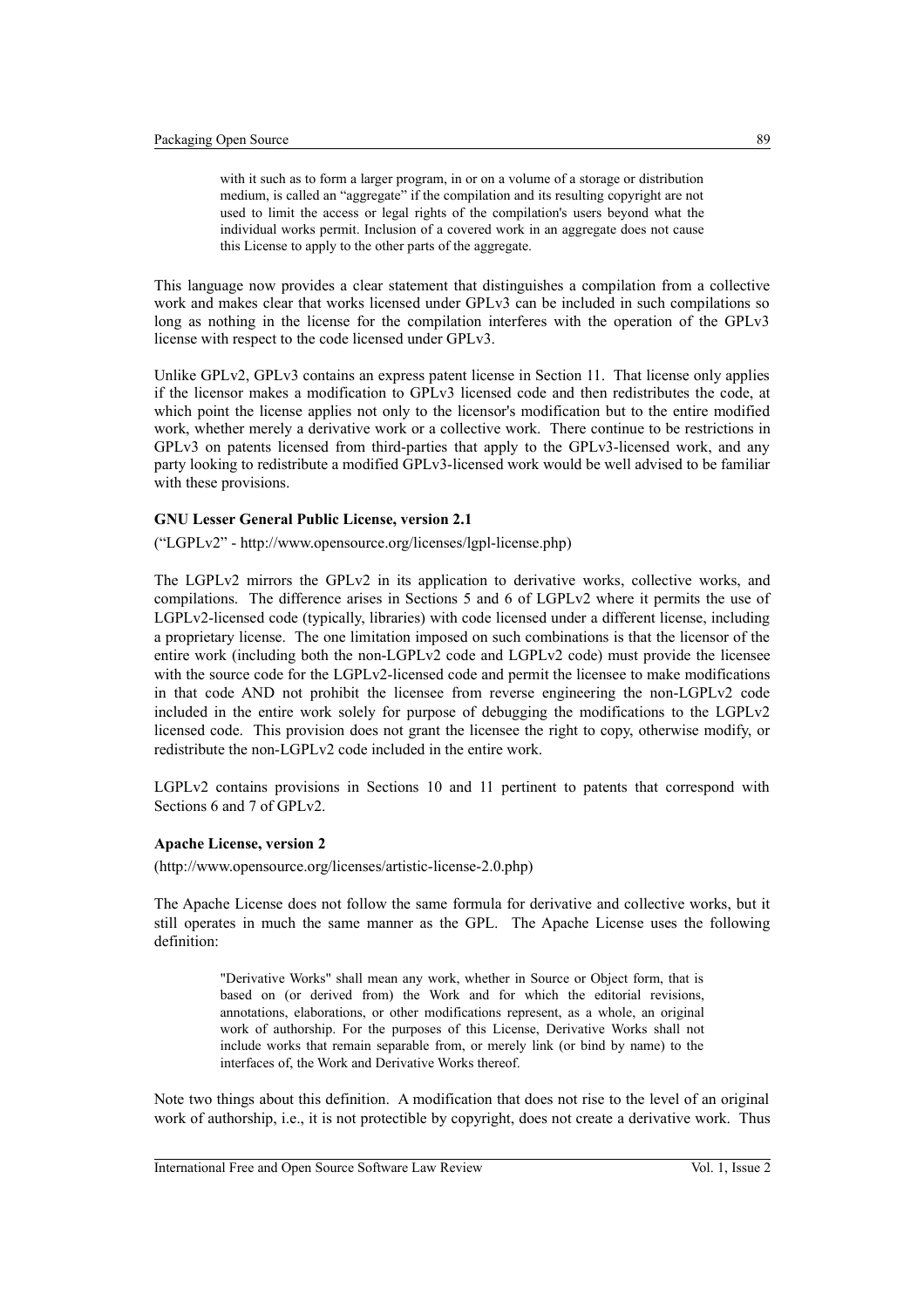the author of such a de minimis change would have no independent copyright in the work. Second, no collective work is created if a separate work merely links or binds by name to the interfaces of the Apache-licensed work or derivative thereof. Using the terms linking and binding in this context causes some confusion because in GPL semantics these terms are used to imply two pieces of code that have been combined in such a manner as to create a single work unless the licensor provides an exception.<sup>[5](#page-7-0)</sup> Hence, the standard approach for the Apache License in this context is somewhat equivalent to the GPL+exception. By contrast with the GPL, the Apache License makes no specific reference to compilations likely on the premise that no such reference is necessary.

The Apache License contains an express patent license grant in Section 3. Unlike GPLv3, the patent license only extends to those patents held by a contributor of code and that apply to that contributor's contribution, not to the entire work.

#### **Artistic License, version 2**

(http://www.opensource.org/licenses/artistic-license-2.0.php)

The Artistic License deals separately with derivative works, collective works, and compilations. In addition, the Artistic License differentiates derivative works into (a) those works for which the modifications were explicitly requested by the copyright holder for the licensed work, referred to as the Standard Version, and (b) those works containing modifications not explicitly requested by the copyright holder for the licensed work, referred to as Modified Version. This approach parses copyright law in a rather unusual way in that it permits modifications, but the manner in which you document and redistribute the derivative work varies depending on whether it is a Standard Version or a Modified Version, with the redistribution obligations being far more burdensome for Modified Versions.

The Artistic License addresses compilations in Section 7:

You may aggregate the Package (either the Standard Version or Modified Version) with other packages and Distribute the resulting aggregation provided that you do not charge a licensing fee for the Package. Distributor Fees are permitted, and licensing fees for other components in the aggregation are permitted. The terms of this license apply to the use and Distribution of the Standard or Modified Versions as included in the aggregation.

This is pretty straightforward and should not be a cause for confusion or concern.

The Artistic License addresses collective works in Section 8:

You are permitted to link Modified and Standard Versions with other works, to embed the Package in a larger work of your own, or to build stand-alone binary or bytecode versions of applications that include the Package, and Distribute the result without restriction, provided the result does not expose a direct interface to the Package.

This is one of the more challenging turns of a phrase you will run into in an open source license. For example, in saying you can redistribute the result "without restriction," does it mean you can't place any limitations on what the licensee does with the collective work or does it mean that none of the restrictions in this license apply. The former would be quite onerous, and the latter could be stated more clearly. The same for the last phrase of this paragraph when it says "provided the

<span id="page-7-0"></span><sup>5</sup> See<http://www.fsf.org/licensing/licenses/gpl-faq.html#LinkingWithGPL>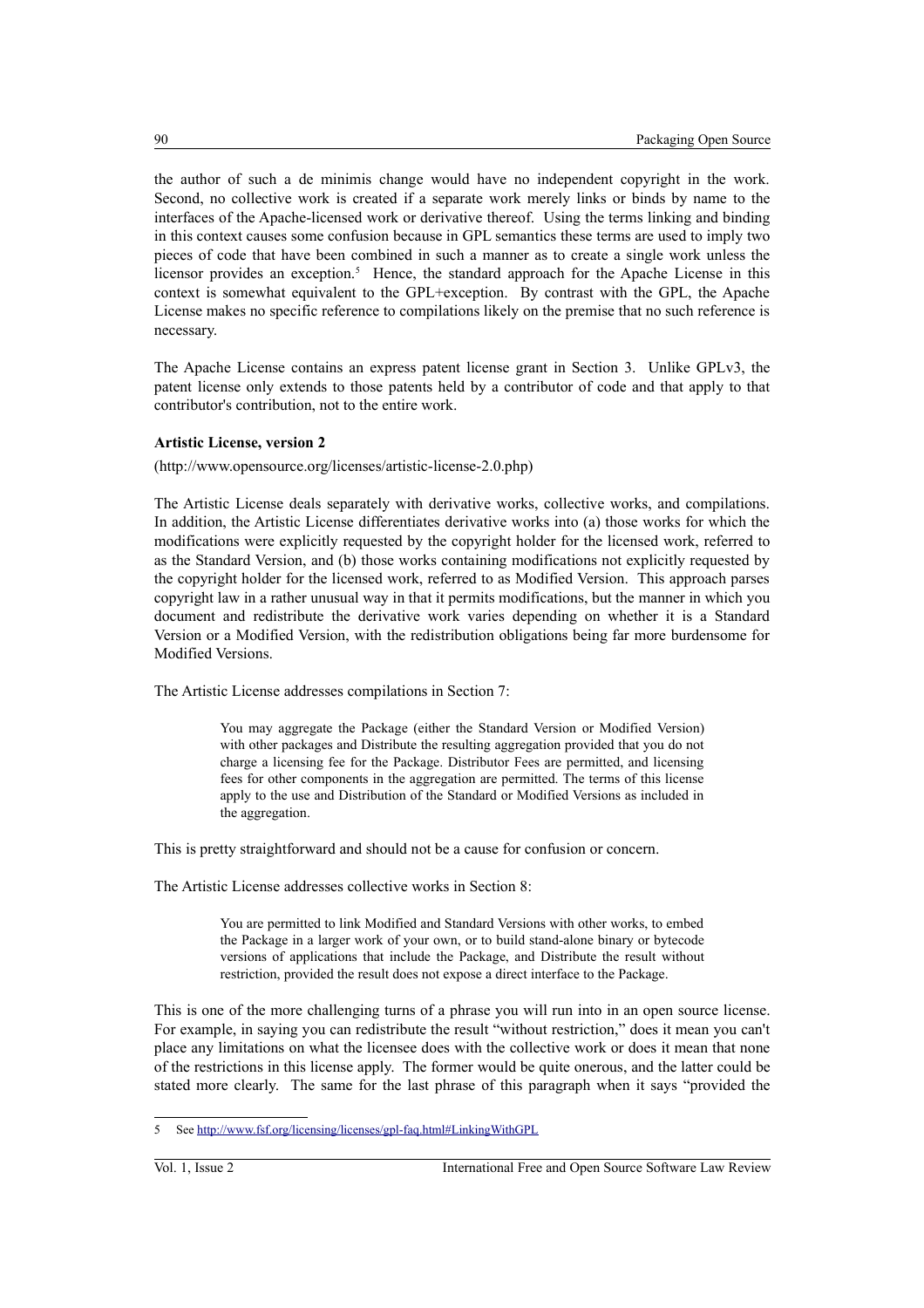result does not expose a direct interface to the Package." What does that phrase mean? Does it mean that you can embed the Package and use the Package within the context of your larger work so long as some using your larger work is unaware that the Package is included and can't use it independently. That would appear to be the most logical interpretation, but it could certainly have been stated more clearly.

Finally, on the subject of patents, the Artistic License included a patent grant, but only from the Copyright Holder. Specifically, Section 13 states:

> This license includes the non-exclusive, worldwide, free-of-charge patent license to make, have made, use, offer to sell, sell, import and otherwise transfer the Package with respect to any patent claims licensable by the Copyright Holder that are necessarily infringed by the Package.

To fully understand this section, you need to refer back to the license's definition of Copyright Holder:

> "Copyright Holder" means the individual(s) or organization(s) named in the copyright notice for the entire Package.

Because the patent grant is not limited to the contributions of a particular copyright holder, a subsequent modified version could, in fact, implicate the patents of another, earlier copyright holder in a manner that copyright holder did not intend. Let's take a hypothetical. "A" is the copyright holder of a Standard Version, and that Standard Version reads on claims 1 and 2 of a patent also held by A. However, the Standard Version does not read on claim 3 of that same patent. "B" comes along and modifies the Standard Version, creating a Modified Version, in a manner that now reads on claim 3 of A. Under this language, A's Claim 3 would be licensed with B's Modified Version because A would necessarily be named in the copyright notice (remember, the party creating a derivative work only holds the copyright in their modifications, not in the original work that was modified). A further complicating factor in this language is the statement that the licensed patent claims would include "any claims licensable by the Copyright Holder," not solely the claims owned by that Copyright Holder. What if those "licensable" patents are royaltybearing or have use restrictions? This requirement would have made more sense had it been limited to claims "licensable by the Copyright Holder without restrictions or royalties."

It is worth noting that the Artistic License, version 2 does not appear to be widely used at this time, and perhaps for good reason. I have included it here to indicate another variation in approach and to demonstrate the need for careful drafting.

#### **Common Public License, version 1**

("CPL" - http://www.opensource.org/licenses/cpl1.0.php) **Eclipse Public License, version 1**  ("EPL" - http://www.opensource.org/licenses/eclipse-1.0.php)

The CPL and EPL are treated as the same license since the text of the licenses are identical in all but name. The CPL takes yet another approach to derivative works, somewhat defining them in circular fashion. The CPL defines a Contribution to include a change or addition to an existing program licensed under the CPL, but excludes from this definition contributions "which: (i) are separate modules of software distributed in conjunction with the Program under their own license agreement, and (ii) are not derivative works of the Program." So, in permitting the creation of derivative works, the CPL makes clear that compilations are permitted, but it does not really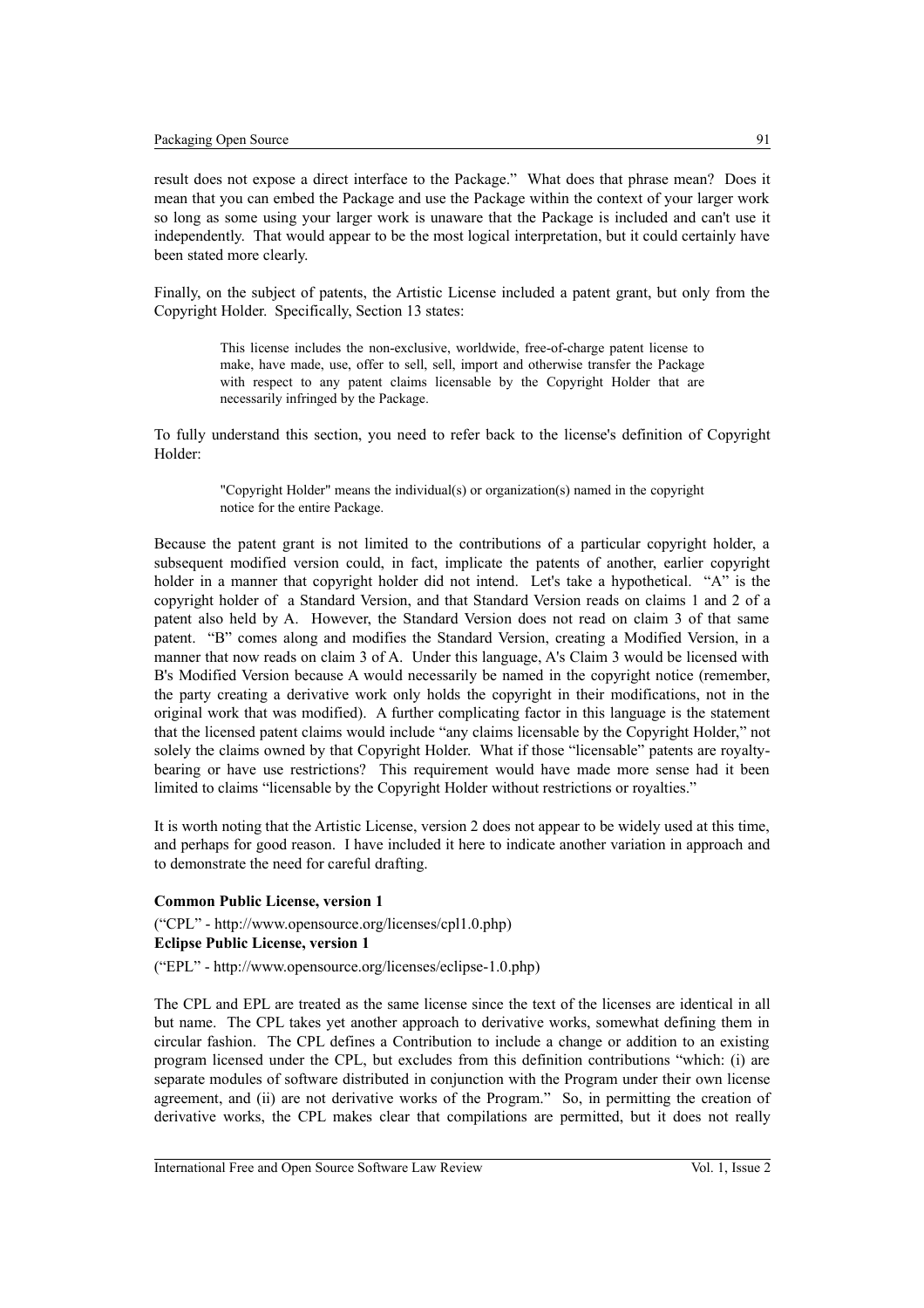address the concept of collective works at all. In theory, then, a person could modify a CPLlicensed work specifically for the purpose of including it in a larger work, and so long as they made the source code for their modified, CPL-licensed work available, they could license the larger work under any terms they choose, including proprietary license terms. Of course, a key question in this context is what constitutes a "separate module." This approach is further supported by the language of Section 3 which states:

> A Contributor may choose to distribute the Program in object code form under its own license agreement, provided that:

a) it complies with the terms and conditions of this Agreement; and

b) its license agreement:

i) effectively disclaims on behalf of all Contributors all warranties and conditions, express and implied, including warranties or conditions of title and non-infringement, and implied warranties or conditions of merchantability and fitness for a particular purpose;

ii) effectively excludes on behalf of all Contributors all liability for damages, including direct, indirect, special, incidental and consequential damages, such as lost profits;

iii) states that any provisions which differ from this Agreement are offered by that Contributor alone and not by any other party; and

iv) states that source code for the Program is available from such Contributor, and informs licensees how to obtain it in a reasonable manner on or through a medium customarily used for software exchange.

This approach gives a licensee wishing to redistribute the ability to incorporate the CPL-licensed code into larger works, including binary-only works, and to license those larger works under different license terms so long as the license terms of the CPL continue apply to the incorporated CPL-licensed work.

The CPL contains an express patent license grant in Section 2.b that is purely contribution based. This provides certainty to a contributor as to the patent license obligations the contributor is assuming. In this regard the provision is quite similar to that of the Apache License, version 2.

#### **Mozilla Public License, version 1.1**

("MPL" - http://www.opensource.org/licenses/mozilla1.1.php)

The final license considered is the MPL. It is important because it is the license used for the popular FireFox browser and Thunderbird e-mail client. One thing unique about the MPL is the breadth of its scope when defining modifications. Like the CPL and EPL, the MPL defines modifications as being any change to the code whatsoever. However, both the CPL and EPL then narrow their scope by stating that the definition of "Contributions" does not include that which would not constitute a derivative work. The MPL contains no such limitation and, thus, claims to apply to changes that, in and of themselves, may not constitute copyrightable material. This would appear to introduce a rather unique, and perhaps undesirable, aspect to the MPL in that any attempt to assert the license with respect to a non-copyrightable change could only be enforced under contract law, not copyright law.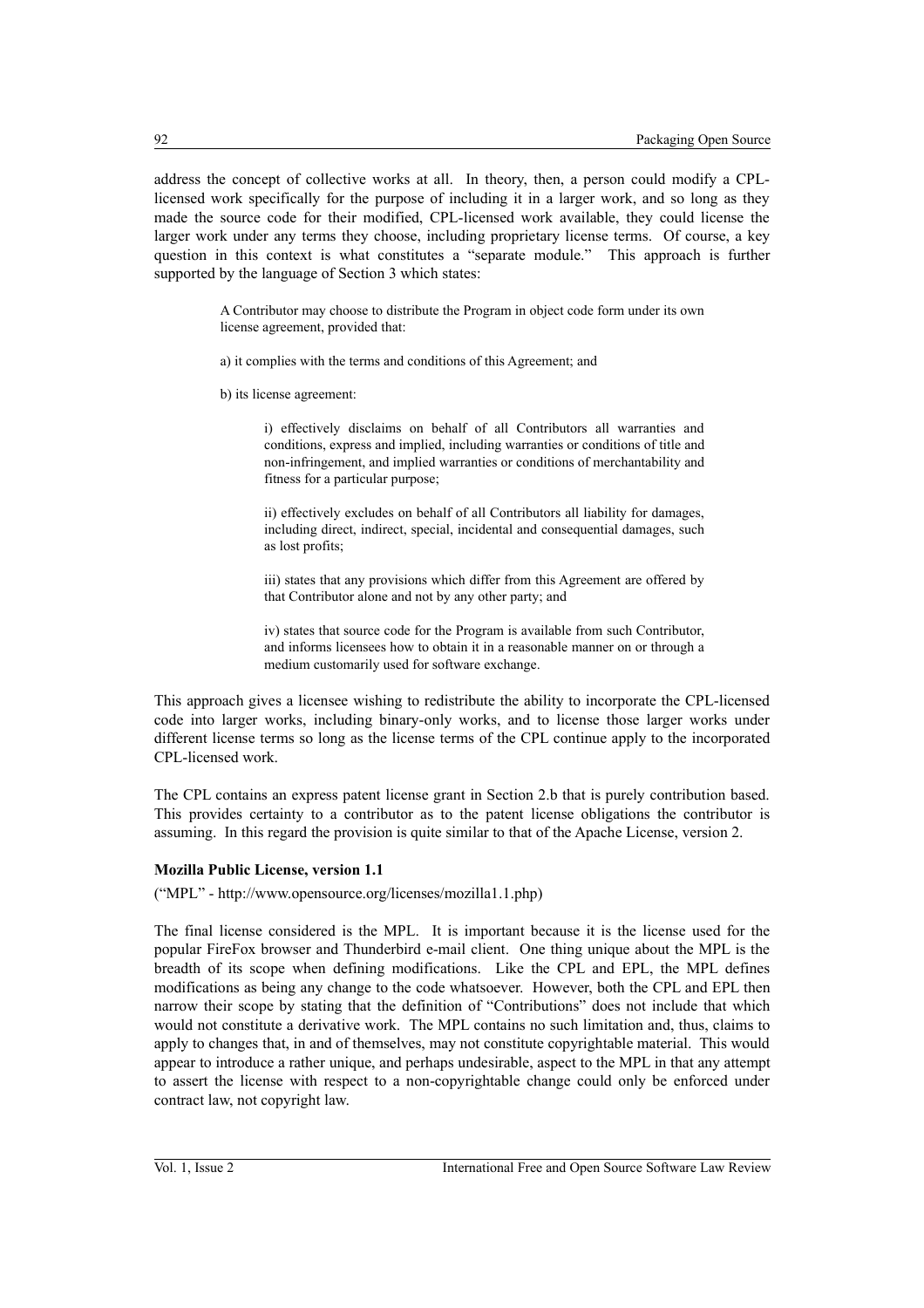That anomaly aside, the MPL is also unique in its approach to both compilations and collective works, treating them as one and the same. The MPL does so through the grant language contained in sections 2.1(a) (covering initial contributions):

> under intellectual property rights (other than patent or trademark) Licensable by Initial Developer to use, reproduce, modify, display, perform, sublicense and distribute the Original Code (or portions thereof) with or without Modifications, and/or as part of a Larger Work

and 2.2(a) (covering subsequent contributions):

under intellectual property rights (other than patent or trademark) Licensable by Contributor, to use, reproduce, modify, display, perform, sublicense and distribute the Modifications created by such Contributor (or portions thereof) either on an unmodified basis, with other Modifications, as Covered Code and/or as part of a Larger Work

and reaffirmed with the language in section 3.7:

You may create a Larger Work by combining Covered Code with other code not governed by the terms of this License and distribute the Larger Work as a single product. In such a case, You must make sure the requirements of this License are fulfilled for the Covered Code.

As a consequence, the MPL provides broad rights to combine MPL covered code with any other code, including a larger work (either a compilation or collective work) so long as you make the source code of the MPL licensed code available.

The MPL follows the contribution approach to its express patent license grant language, i.e., a contributor is only providing a patent license to that contributor's contribution, including any necessary patent license pertaining to the combination of that contribution with the existing work. There is one last catch to the MPL, and it arises in the context of the express patent license. According to the language of sections 2.1(b) and 2.2(b), the patent license only pertains to the code in its source code form. The pertinent language appears in the following:

> 1.10. ''Original Code'' means Source Code of computer software code which is described in the Source Code notice required by Exhibit A as Original Code, and which, at the time of its release under this License is not already Covered Code governed by this License.

> 1.9. ''Modifications'' means any addition to or deletion from the substance or structure of either the Original Code or any previous Modifications. When Covered Code is released as a series of files, a Modification is:

A. Any addition to or deletion from the contents of a file containing Original Code or previous Modifications.

B. Any new file that contains any part of the Original Code or previous Modifications.

2.1 (b) under Patents Claims infringed by the making, using or selling of Original Code, to make, have made, use, practice, sell, and offer for sale, and/or otherwise dispose of the Original Code (or portions thereof).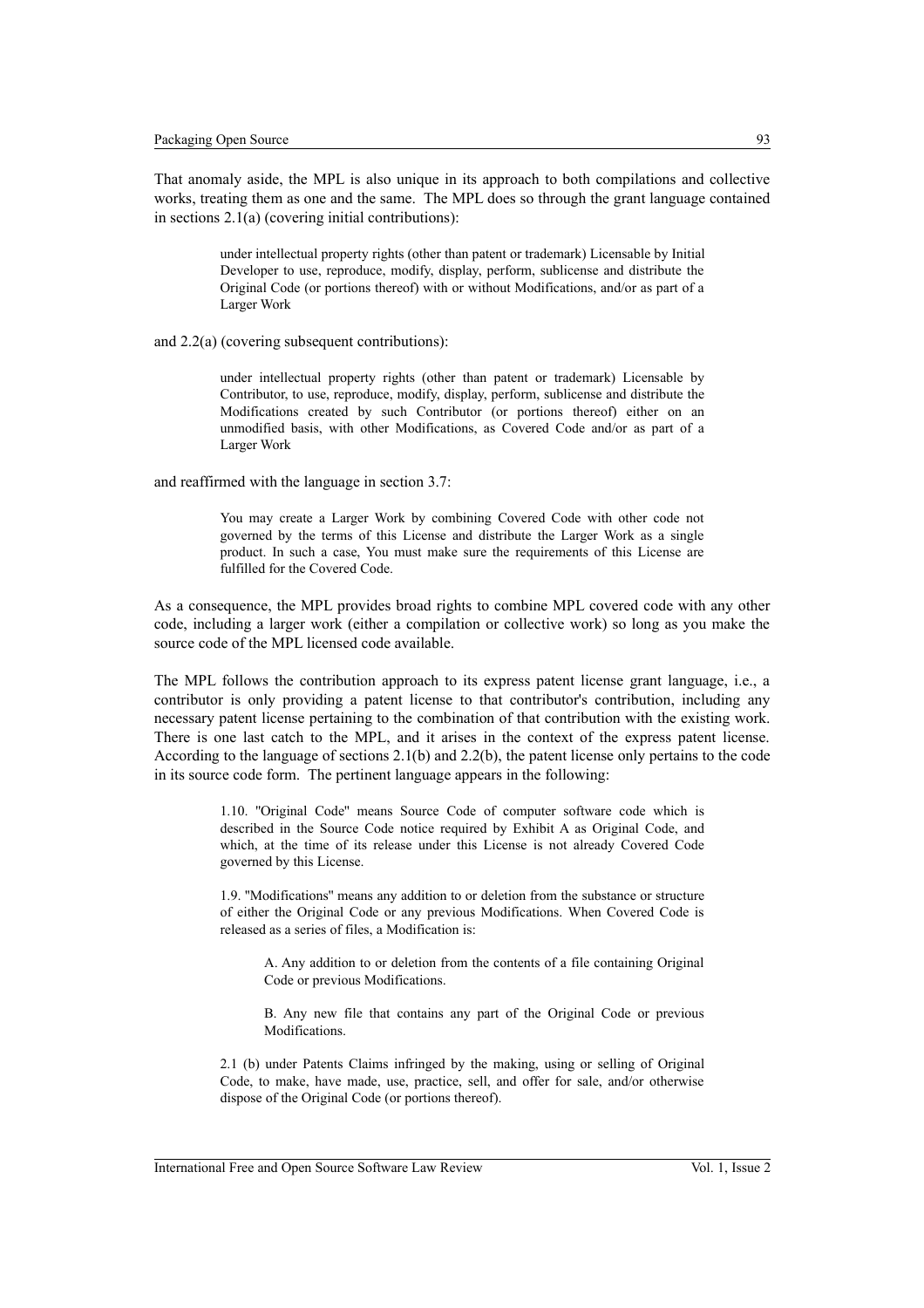2.2 (b) under Patent Claims infringed by the making, using, or selling of Modifications made by that Contributor either alone and/or in combination with its Contributor Version (or portions of such combination), to make, use, sell, offer for sale, have made, and/or otherwise dispose of: 1) Modifications made by that Contributor (or portions thereof); and 2) the combination of Modifications made by that Contributor with its Contributor Version (or portions of such combination).

Section 3.8 of the MPL permits executable versions of the work to be distributed under other license terms, so long as the source code associated with the MPL-licensed portion of those executables is made available under the MPL. This is a potential trap for the unwary in that an executable version of the MPL-licensed source does not necessarily carry with it the patent claims licensed with the source code, and the licensor of the executable is not obligated to provide a patent license covering the executable.

## **Applying License Terms to Software Distributions**

Having examined the way a variety of open source licenses treat the issues of derivative works, collective works, compilations and patents, we now turn to the mechanisms that may be utilized to effect these distributions. In this context we will focus on two principal means of packaging software: media packaging and electronic packaging. Given that both forms of packaging technically exist only in electronic form, a couple of definitions are helpful. Media packaging is defined as providing content on the same physical media or by means of the same media channel. Electronic packaging is defined as the organization of content into distinct electronic packages.

As a first premise, I assert that the proper measure of the relationship of one or more software applications is not the packaging but the actual interrelationship of the packages. In other words, regardless of mode of delivery, the issue is whether the works are derivative, collective, or merely aggregated (compilations) when they are resident on the computer that will run them.

Consistent with that first premise, let's examine various forms of physical packaging. At least three forms of such media packaging come to mind: fixed media, movable media, and electronic transmission, such as FTP. No one would logically argue that the mere fact two software applications reside on the same fixed media, such as a computer hard drive, creates any form of special relationship between those applications under copyright law. If that premise is true, which I believe it to be, then the fact the media is movable, such as a flash drive, or the content is delivered via electronic transmission, such as via FTP, would fall into that same category. So the mere presence of two software applications in the same media packaging should, in and of itself, never be a concern. This second premise is true under all of the licenses discussed above.

The second form of packaging, electronic packaging, may, at first blush appear to differ. Electronic packaging of software can occur in any of the following examples: an electronic package management system, such as RPM; a JAVA class library, or a software appliance. Because of the distinct differences of each of these electronic packages, it is worth examining them individually.

A package management system does not itself define the interrelationship of the software applications that may be included in any one package, other than to contain information about the included software. An example of a popular open source package manager is RPM. RPM consists of a software package file format and a free software tool which installs, updates, uninstalls, verifies and queries software packaged in this format. Each RPM package contains a package label holding the following information: the name of the software; the version of the software; the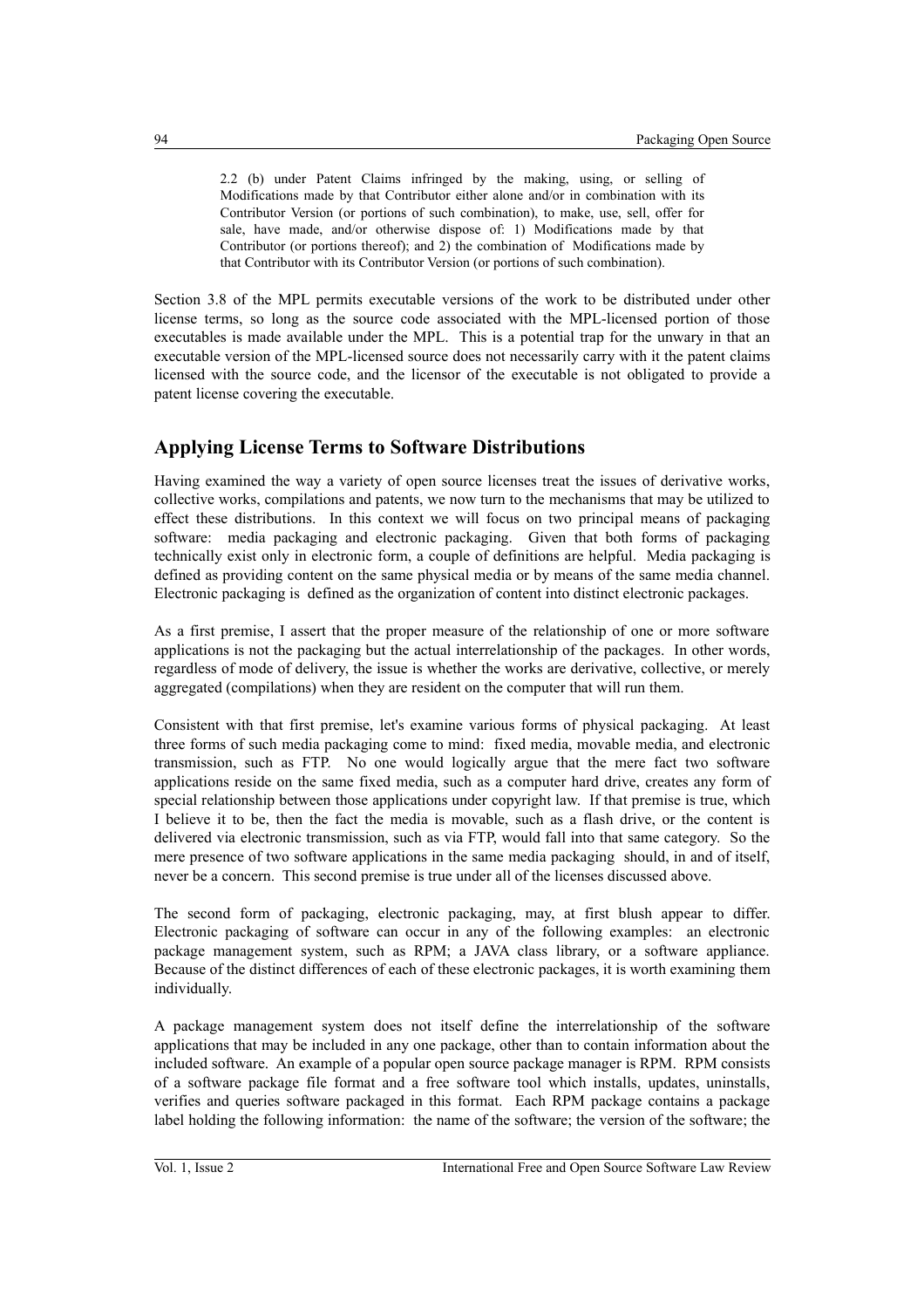of the packaged software.

This same approach is true for a JAVA class library as packaged in a JAR file. Such files are mere aggregation tools; they again do not define the interrelationship of the individual programs or functions that may be included therein. In fact, there is no particular reason that everything in a single JAR file be licensed under the same license. It is entirely possible for a JAR to contain code licensed under the GPL, the LGPL, or any of a number of different open source licenses. The mere fact that these program or functions have been aggregated into a single JAR to make them readily available in a JAVA application context does not impute a relationship among the varying contents of a JAR. Such a relationship may or may not exist, and it is only when such an interrelationship exists that one need to go to the question of the nature of that relationship, i.e., derivative work or collective work. From this viewpoint, JAR files are mere compilations.

A software appliance is a software application packaged with just enough operating system components (abbreviated as JeOS) to allow it to run on hardware or a virtual machine. A JeOs is a customized operating system designed to fit the needs of a particular software application. However, the mere fact that the operating system has been customized to minimize its size and to work with a specific software application does not change the characteristic of the operating system as an independent work. This is especially true with respect to Linux, and it is worthwhile to digress for a second in looking at the standard Linux construct.

Linux, or perhaps more appropriately, GNU/Linux, consists of a kernel and various utilities and applications built to run on that kernel. The Linux kernel itself is of a modular construct, with groups of files organized into these modules. The internal Linux kernel modules pass information back and forth among themselves using internal symbols. In GNU/Linux the kernel is licensed under GPLv2. The utilities and applications, which exist in what is commonly referred to as "user space," are licensed under a variety of open source licenses, including most of the licenses mentioned above.

The Linux kernel provides a number of defined application interfaces that the user applications are permitted to use, and so long as a user space application does not seek to export an internal symbol, i.e., one of the symbols passed among the internal Linux modules, it is construed to be an independent work and neither a derivative work of the Linux kernel or a collective work as combined with the Linux kernel. Hence, a user space application may be under almost any license, including a proprietary license, as long as it behaves in the specified manner. Both noncommercial and commercial Linux distributions combine a Linux kernel with a wide variety of user space applications to provide a robust, general purpose operating system that is reasonably easy to install, manage and update. However, the mere fact that the kernel and user space applications are packaged in the same media does not change their characteristics as independent works.

Applying this construct of a typical Linux operating system to a software appliance that utilizes a Linux kernel-based JeOS, it is consistent to view the software application married with the JeOS and the JeOS as independent works in the same manner as the Linux kernel and user space applications. The mere fact that they have been placed on the same media or in the same electronic package does not change that relationship. Of course, this assumes that the application has been developed independently from the JeOS, and the more development distance that can be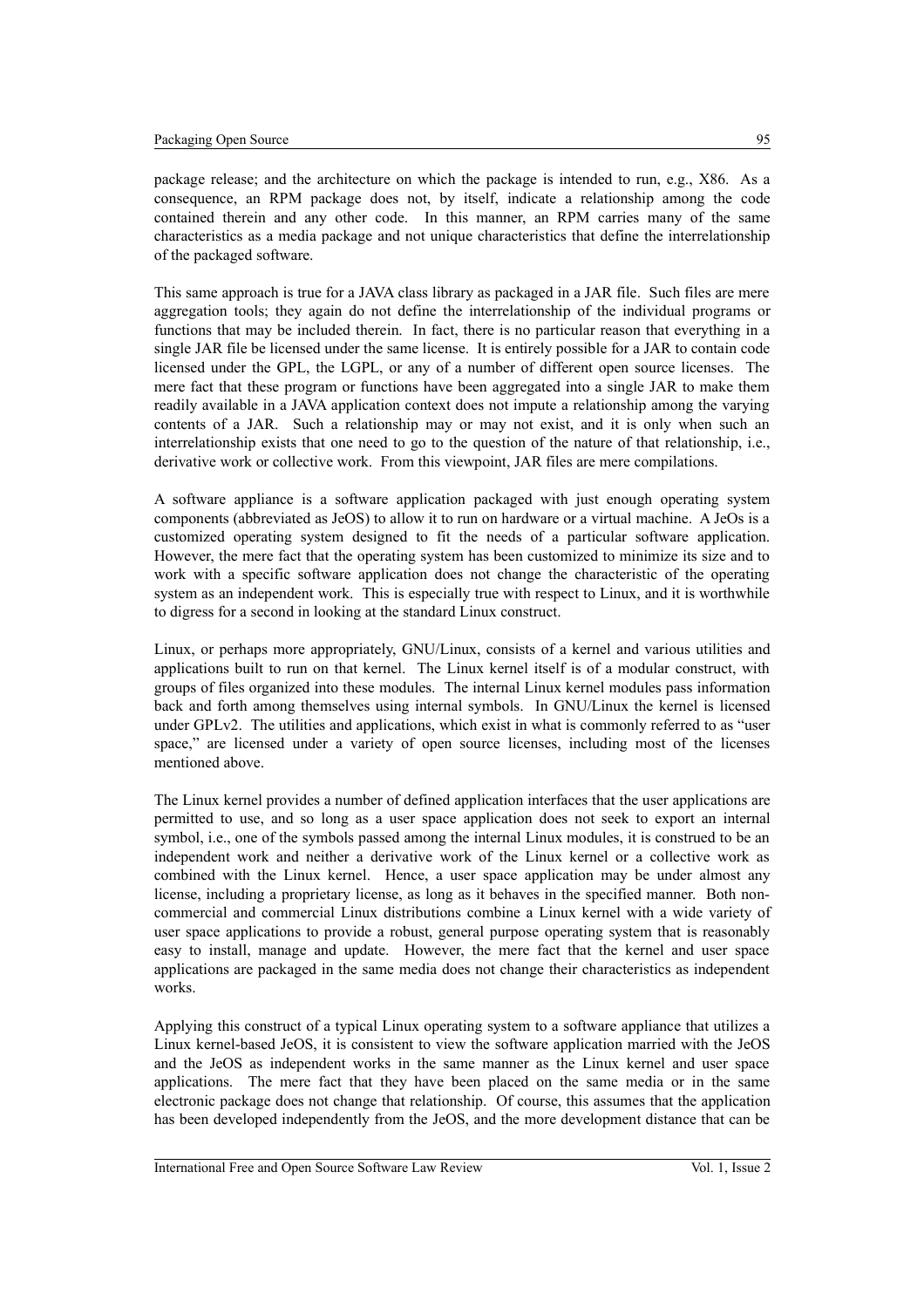placed between the two, the stronger the argument for independent works.

If a software application developer decides to build its own JeOS utilizing Linux and elects to export internal kernel symbols for use by the application, the software application and the JeOS may be construed as either a derivative work or a collective work, and the GPLv2, the license applicable to the Linux kernel, would be the governing license.

# **Lessons Learned and Lessons Applied**

From the foregoing analysis we see that mere packaging of code rarely impacts the licenses applicable to the various components of the code. Rather, one needs to look at the interrelationship between software applications, or software applications and the operating system, to determine whether the two are independent works merely compiled into the same package or whether they could be construed as either derivative works or a collective work. Consequently, software application developers looking to utilize one of these packaging techniques can adopt practices that decrease the likelihood of a finding of a derivative or collective work and increase the likelihood of the combination being construed as a mere compilation or aggregation, regardless of packaging. Specifically, software application developers should consider the following practices:

- Maintain distinct development trees for the software application and any operating system on which it is to run, including a JeOS.
- If possible, utilize an operating system, including JeOS, that has been developed by an independent third party. This increases the likelihood that the two works will be properly construed as independent works.
- Do not export or seek to export Linux kernel internal symbols for use by your application. If such an export is necessary, make sure the driver or interface effecting that export is available under the GPLv2.
- Ensure that your software application in the form distributed is equally capable of running on other forms of operating systems. For example, if the application is being distributed as a part of a software appliance utilizing a JeOS, it is helpful if that same application code is capable of running on any standard version of the Linux operating system. This strengthens the argument of independence.

### **Conclusion**

Open source licenses differ in their treatment of derivative and collective works, although almost all take the same benign approach to compilations or mere aggregations. It is not the manner in which an application is packaged with other applications or an operating system kernel that determines whether one of the two works is a derivative of the other or whether the combination is a collective work, it is the actual manner in which the two interoperate and are dependent on each other. Following a few simple practices will increase the likelihood that your software application will always be considered an independent work regardless of the packaging mechanism that places it in proximity to an open source operating system like Linux.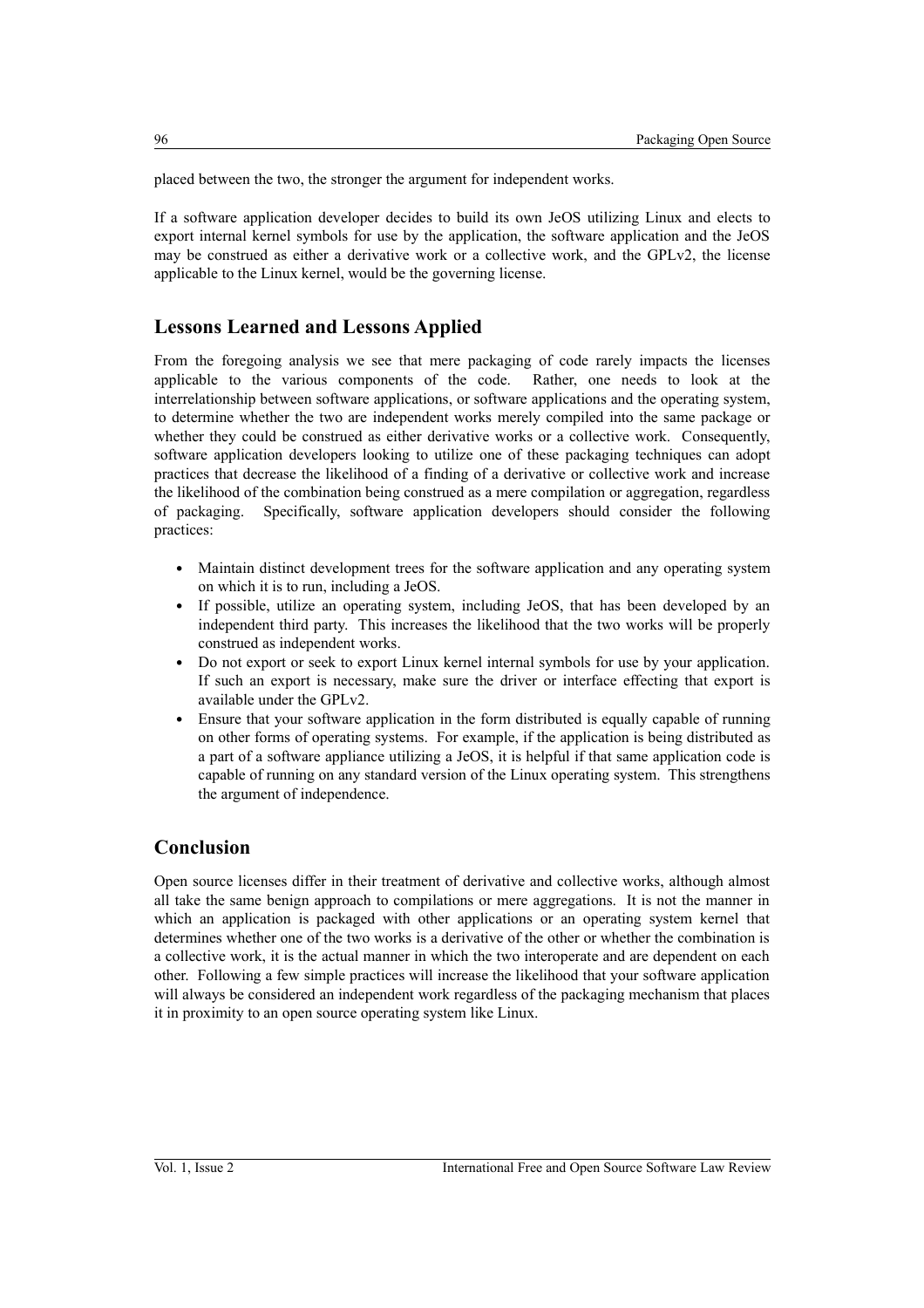### **About the author**

*Mark Webbink is a Visiting Professor of Law and Executive Director of the Center for Patent Innovations at New York Law School. Webbink is also a Senior Lecturing Fellow at Duke Law School and has served as an Adjunct Professor at NCCU Law School. From 2000 to 2007 Webbink served in various capacities with Red Hat, Inc., including General Counsel, Deputy General Counsel for Intellectual Property, Senior Vice President and Secretary. Webbink presently serves on the board of directors of the Software Freedom Law Center. Webbink has written and spoken extensively on the subjects of open source software, software patents, and patent reform. Webbink received his B.A. Degree from Purdue University in 1972, his Masters in Public Administration from the University of North Carolina – Chapel Hill in 1974, and his J.D., magna cum laude, from North Carolina Central University School of Law in 1994. Webbink maintains a website on open source and intellectual property law at www.walkingwithelephants.com.*